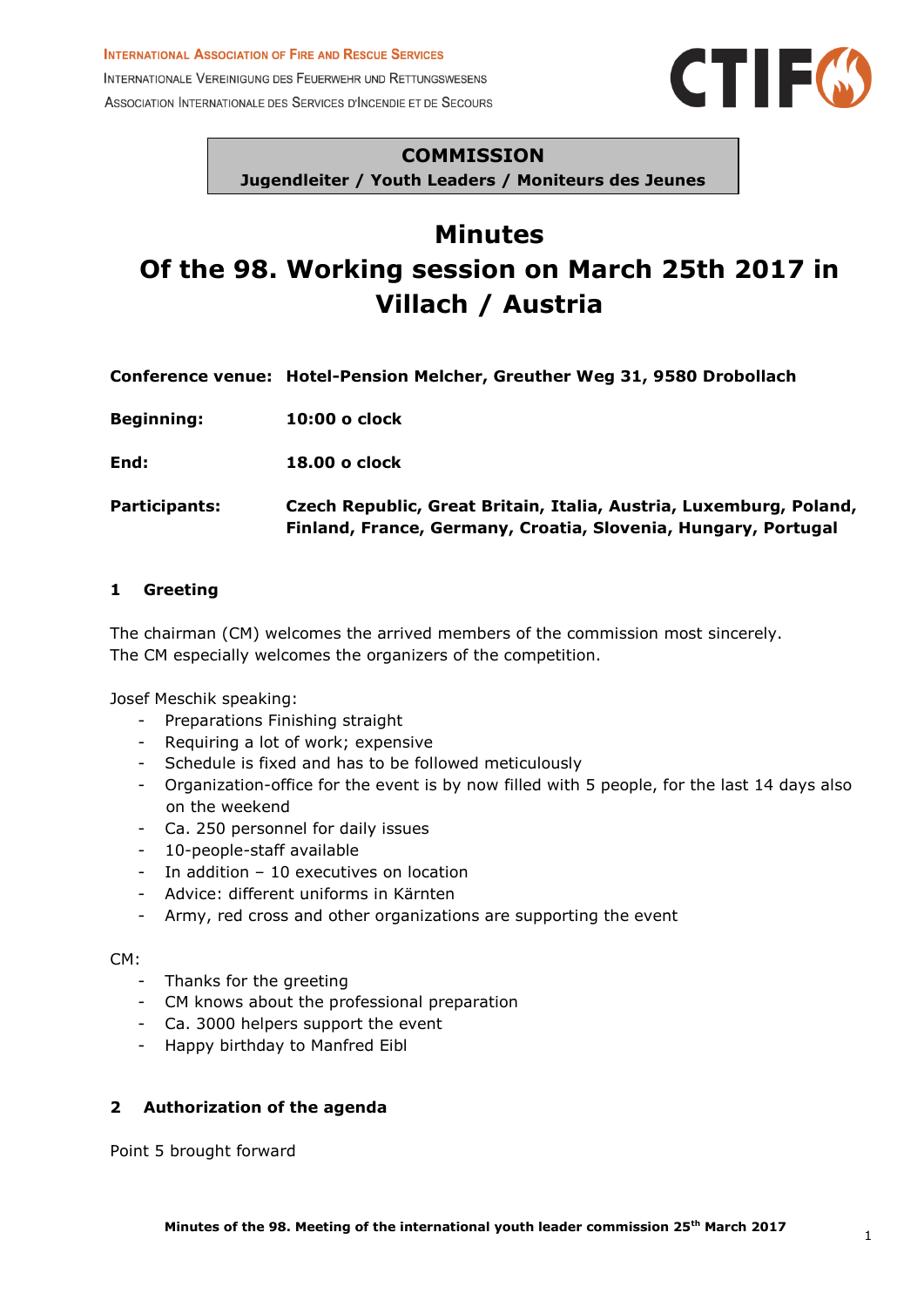# **INTERNATIONAL ASSOCIATION OF FIRE AND RESCUE SERVICES** INTERNATIONALE VEREINIGUNG DES FEUERWEHR UND RETTUNGSWESENS ASSOCIATION INTERNATIONALE DES SERVICES D'INCENDIE ET DE SECOURS



# **3 XXI. Meeting of Youth Fire Brigades 2017**

- 3.1 Information of the organizers
	- speaking: Andreas Stroitz
	- diverse supporting programme
	- many free possibilities to spend time in Kärnten (Kärnten-Card)
	- hook-ladder-climb in the city
	- for more: see pdf

## 3.2 Programme

- Hr. Hermann Debriacher
	- o 28 nations
		- o 56 teams from 25 nations in the youth competition registered
	- accreditation
		- $\circ$  In "Fachberufsschule für Tourismus" technical college for tourism
		- o Registration only by delegation leaders
		- o Every participant gets personal identity card (20 EUR in case of loss)
		- o See pdf

## 3.3 General advice / camp-rules

Safety situation

- Security concept existing, coordinated with the police
- Several VIP expected (some ministers)
- High level of safety guaranteed

## Advice

- Bail of 150,- EUR per group
- Transfer from the airports possible see closing information
- Information about the equipment on the homepage (http://www.villachonfire.at/)
- 3.4 International youth competition
	- Accommodation and catering Claudia Sticker
		- o See pdf
	- Opening youth meeting (Monday), see pdf
		- o Entrance only by standard-bearer
	- Exhibition of the nations
		- o "Oberer Kirchenplatz" and "Standesamtsplatz"
		- o Cabins lockable, power supply, 1 bench
		- o Can be used from Monday morning on
		- o Cabins will be decorated by the organizers
		- o Approach only over "Standesamtsplatz"
			- Sunday (meeting of the delegation leaders) need of transport will be asked
	- Camp Olympics
		- o Olympics next to the school
		- o Presentation ceremony on Friday
		- o Cups up to 5th place
		- o Medals place 1-3
	- Disco
		- o 20:00-22:00, afterwards public

**Minutes of the 98. Meeting of the international youth leader commission 25th March 2017** <sup>2</sup>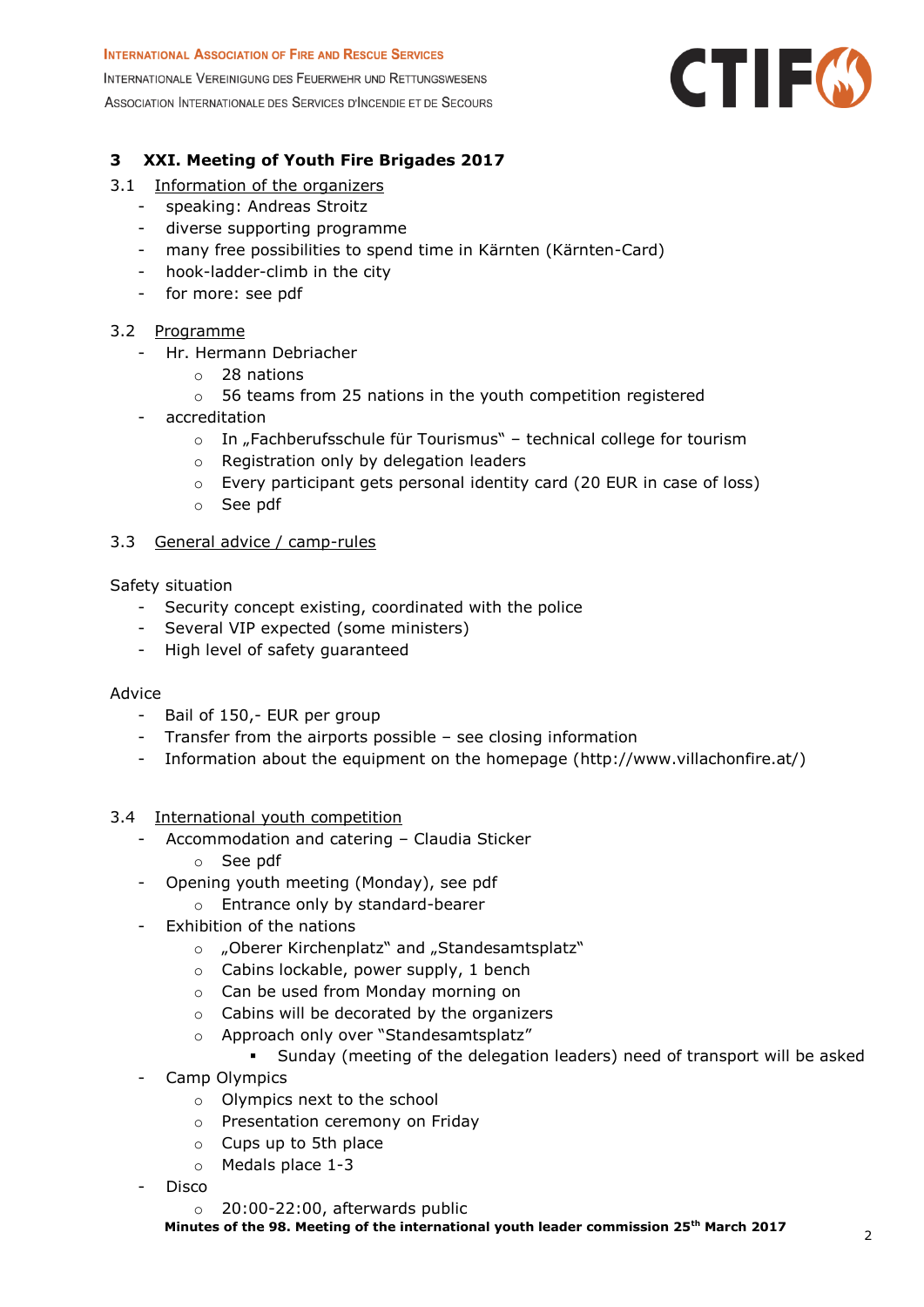#### **INTERNATIONAL ASSOCIATION OF FIRE AND RESCUE SERVICES**

INTERNATIONALE VEREINIGUNG DES FEUERWEHR UND RETTUNGSWESENS

ASSOCIATION INTERNATIONALE DES SERVICES D'INCENDIE ET DE SECOURS

## Presentation of the nations

- o Friday 18:30
- o 12x12 m stage
- $\circ$  1.060 seats
- $\circ$  Equipment of the Congress center usable, that 's why rehearsal in the run up
	- **Music etc. must be there on Tuesday**
- o until 15th June information by the nation for the presentation
- o 4 minutes per nation
- o Jury on the stage
- o Public voting
- o Every nation can vote
- o Presentation ceremony following
- Training
	- o In "Henselkaserne"
	- o Catering for the referees at training site
- competition
	- o Servus TV will be reporting live
	- o Own traffic concept with shuttle buses
- Opening and closing ceremony
	- o Cultural supporting programme

# **- PAUSE 11:35-12:00 -**

Draw of the starting numbers

See pdf

#### **- Lunch break 13:17 bis 14:30 -**

#### **4 Authorization of the minutes of the 97. Session**

Records were sent again because some nations did not get them No notes

#### **5 Greetings**

See point 1

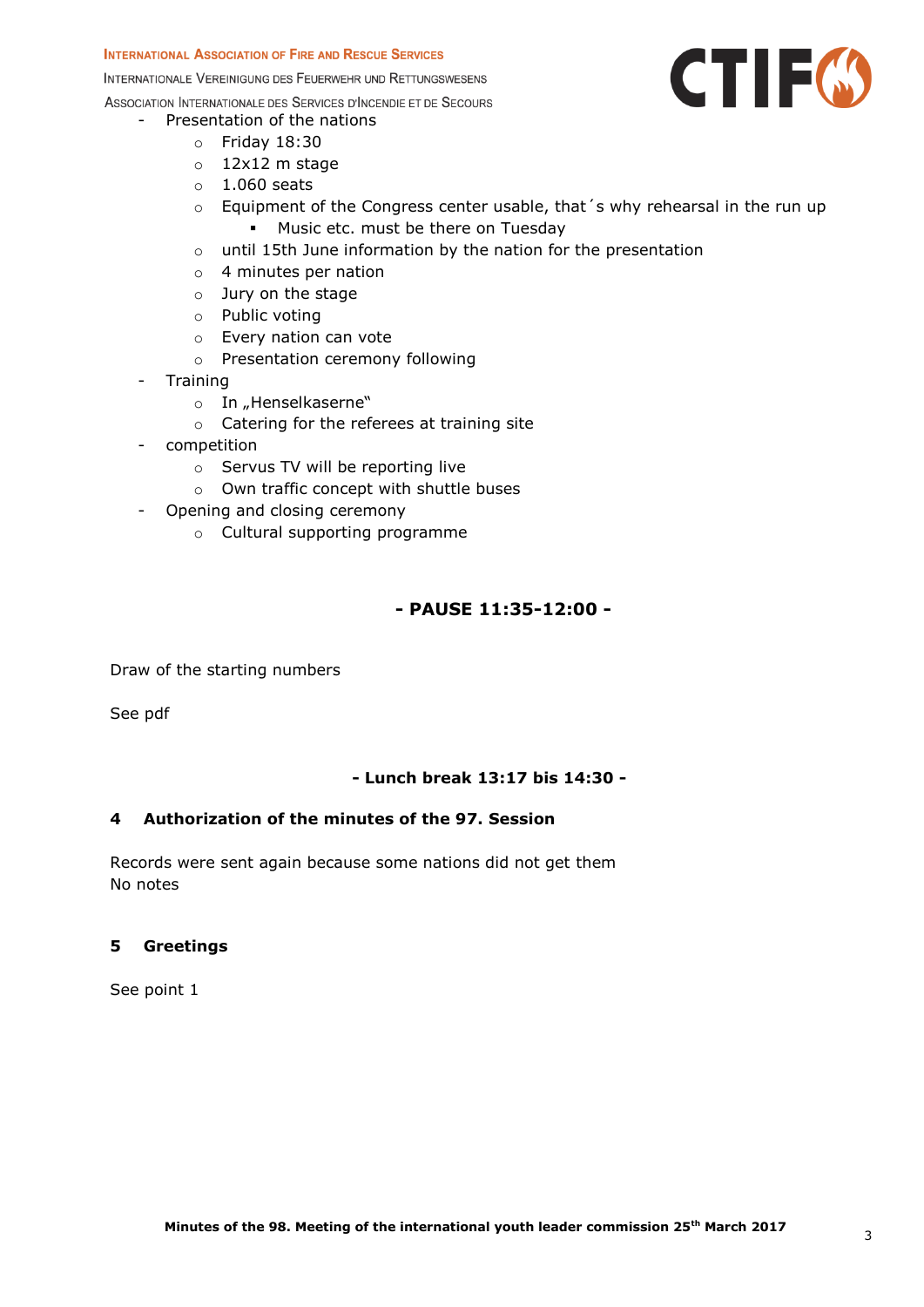# **INTERNATIONAL ASSOCIATION OF FIRE AND RESCUE SERVICES** INTERNATIONALE VEREINIGUNG DES FEUERWEHR UND RETTUNGSWESENS ASSOCIATION INTERNATIONALE DES SERVICES D'INCENDIE ET DE SECOURS



# **6 Information oft he Chairman**

The chairman informs:

- Changing in Luxemburg
	- o New youth president Frank Hermes
	- o Thanks to Jean Muller
	- o In November the CM and Ignaz Mascha visited Luxemburg on the occasion of the 50. anniversary
- Invitation China
	- o Journey did not take place due to financial problems
	- o Appointment should be made up
- 22. International youth meeting 2019
	- o In February visit in Switzerland
	- o Martigny, Valais, venue GPS: 46.103115, 7.072734
	- o Up to 75 groups possible
	- o Fantastic stadium
	- o Cost limit of 201,- EUR will be kept, sponsors will pay the difference
	- o All cantons will participate (also financial)
	- $\circ$  Date:  $14^{\text{th}}$ -21<sup>st</sup> of July 2019

## **7 Analysis Referees training 2016**

Ignaz Mascha

- In October training in Linz
- Was a big success
- 71 participants from 19 nations (record)
- Nations take competition seriously because of the well trained referees
- Amount of mistakes is sinking
- Participants are on an equal level
- Next training before the meeting in Switzerland

## **8 Symposium 2018**

- Takes place in Hungary
	- o Voting in IYLC unanimously
- $-10^{th}$ -13<sup>th</sup> May 2018
- 3 youngsters and two adults can be sent
- Topic collection
	- o The German youth fire brigade will collect topics in the German youth forum
	- o Until may the proposals will be sent to the nations
	- o Decision intended for Villach
	- o Preparation in detail in Luxemburg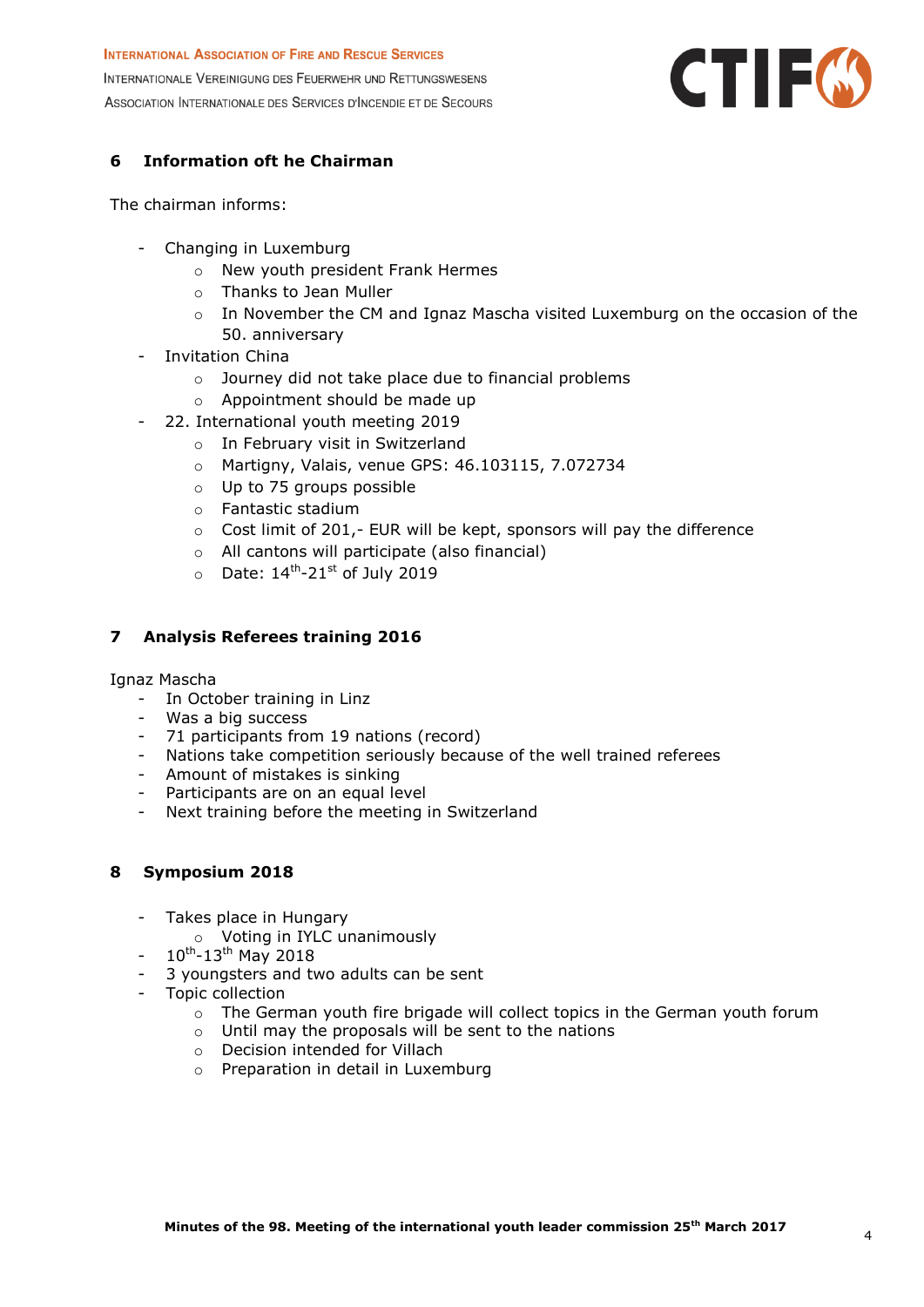**INTERNATIONAL ASSOCIATION OF FIRE AND RESCUE SERVICES** INTERNATIONALE VEREINIGUNG DES FEUERWEHR UND RETTUNGSWESENS ASSOCIATION INTERNATIONALE DES SERVICES D'INCENDIE ET DE SECOURS



# **9 International youth fire brigade medal**

This point has been dropped from the agenda due to lack of time.

## **10 100. Meeting of the IYLC**

- 20<sup>th</sup>-22<sup>nd</sup> October 2017
- Many years 'participants should be invited
	- o Nations make proposals (who to invite)
		- o Nations bear costs for journey and accommodation
		- o CM will try to get money from the CTIF for the celebration evening

#### 10.1 Book about the history of IYLC

Jos Tholl would create a book about the history of the international youth leader commission

- Ouestion: should a book be created?
	- o Austria
		- **The history commission should be involved**
		- May be only digital
		- o Luxemburg
			- In the book about Luxemburg a lot about CTIF included
		- o France
			- Generell interested
		- o Germany, Hungary, Slovenia, Croatia, Italy, Poland, Finland, Great Britain
			- **interested**

#### **11 Working groups – continuation of the discussion in Croatia**

- 11.1 Kids fire brigades
- 11.2 Integration
- 11.3 Newsletter / Database / Social media
- 11.4 Goals / tasks / ideas of the IYLC

This point has been dropped from the agenda due to lack of time.

## **12 Dates**

- 09<sup>th</sup>-16<sup>th</sup> July 2017 21. International youth meeting in Villach  $\circ$  15<sup>th</sup> July 2017 commission meeting
- 20<sup>th</sup>-22<sup>nd</sup> October 2017 100. commission meeting in Luxemburg
- $-10^{th}$ -13<sup>th</sup> May 2018 14. Youth fire brigade symposium in Hungary
- 101. commission meeting, October 2018, not scheduled
- 102. commission meeting in Switzerland spring 2019
- $-14<sup>th</sup>$ -21<sup>st</sup> July 2019 22. International Youth fire brigade meeting in Martigny/Switzerland